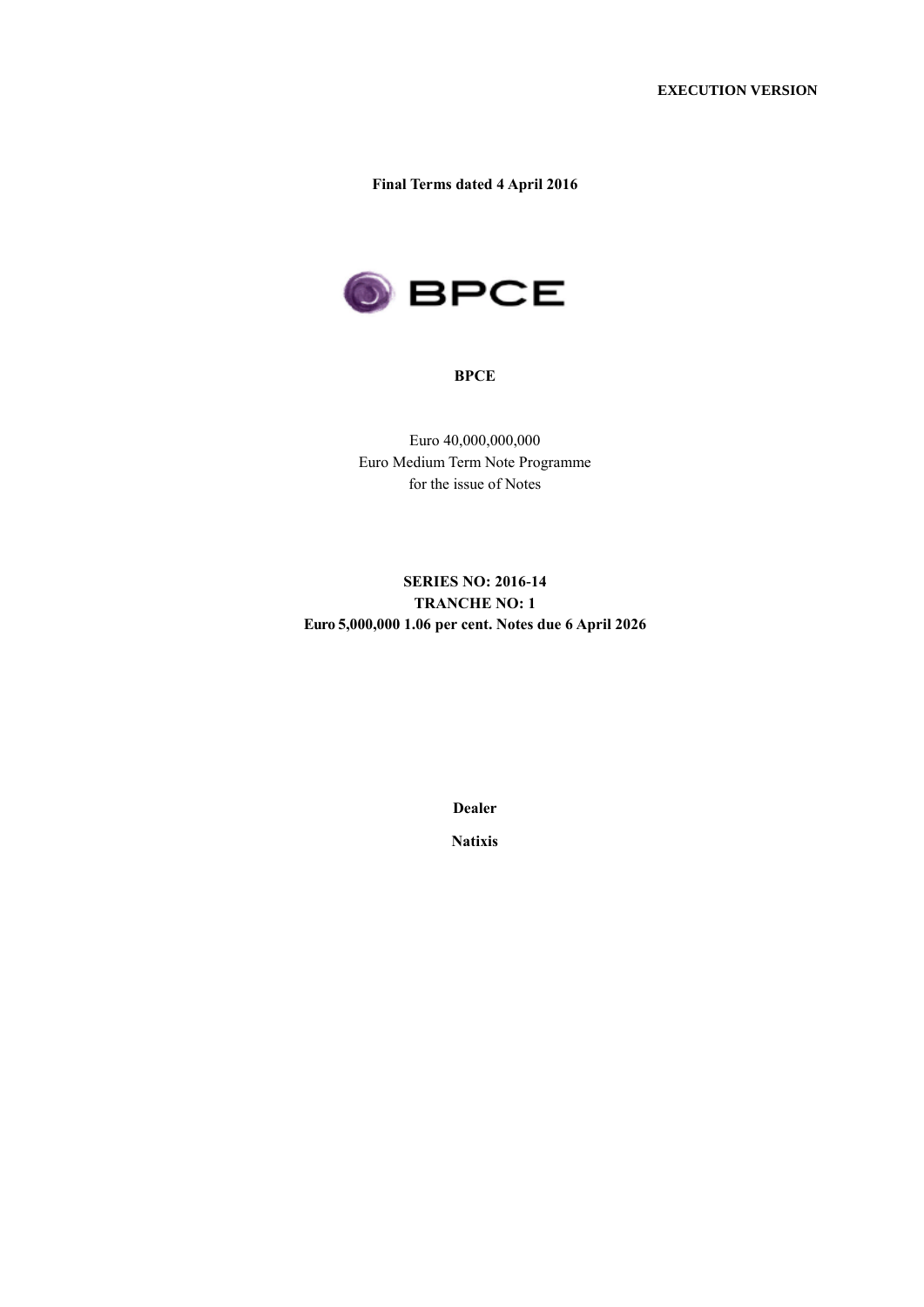#### **PART A – CONTRACTUAL TERMS**

Terms used herein shall be deemed to be defined as such for the purposes of the conditions (the "**Conditions**") set forth in the Base Prospectus dated 18 November 2015 which received visa n°15-588 from the Autorité des marchés financiers (the "**AMF**") on 18 November 2015 and the supplement to the Base Prospectus dated 29 February 2016 which received visa n°16-062 on 29 February 2016 (the "**Base Prospectus Supplement**"), which together constitute a base prospectus for the purposes of the Prospectus Directive (Directive 2003/71/EC), as amended (the "**Prospectus Directive**").

This document constitutes the Final Terms of the Notes described herein for the purposes of Article 5.4 of the Prospectus Directive and must be read in conjunction with such Base Prospectus as so supplemented. Full information on the Issuer and the offer of the Notes is only available on the basis of the combination of these Final Terms and the Base Prospectus as so supplemented. The Base Prospectus and the Base Prospectus Supplement are available for viewing at the office of the Fiscal Agent or each of the Paying Agents and on the website of the AMF (www.amf-france.org) and copies may be obtained from BPCE, 50 avenue Pierre Mendès-France, 75013 Paris, France.

| $\mathbf{1}$   | Issuer:                                                                          | <b>BPCE</b>                                                                                                                                                         |
|----------------|----------------------------------------------------------------------------------|---------------------------------------------------------------------------------------------------------------------------------------------------------------------|
| $\overline{2}$ | Series Number:<br>(i)                                                            | 2016-14                                                                                                                                                             |
|                | Tranche Number:<br>(ii)                                                          | 1                                                                                                                                                                   |
| 3              | Specified Currency or Currencies:                                                | Euro                                                                                                                                                                |
| 4              | <b>Aggregate Nominal Amount:</b>                                                 |                                                                                                                                                                     |
|                | Series:<br>(i)                                                                   | Euro 5,000,000                                                                                                                                                      |
|                | (ii)<br>Tranche:                                                                 | Euro 5,000,000                                                                                                                                                      |
| 5              | <b>Issue Price:</b>                                                              | 100 per cent. of the Aggregate Nominal<br>Amount                                                                                                                    |
| 6              | Specified Denomination:                                                          | Euro 100,000                                                                                                                                                        |
| 7              | Issue Date:<br>(i)                                                               | 6 April 2016                                                                                                                                                        |
|                | <b>Interest Commencement Date:</b><br>(ii)                                       | 6 April 2016                                                                                                                                                        |
| 8              | <b>Interest Basis:</b>                                                           | 1.06 per cent. Fixed Rate<br>(further particulars specified below)                                                                                                  |
| 9              | Maturity Date:                                                                   | 6 April 2026                                                                                                                                                        |
| 10             | Redemption Basis:                                                                | Subject to any purchase and cancellation<br>or early redemption, the Notes will be<br>redeemed on the Maturity Date<br>at<br>100 per cent. of their nominal amount  |
| 11             | Change of Interest Basis:                                                        | Not Applicable                                                                                                                                                      |
| 12             | Put/Call Options:                                                                | Not Applicable                                                                                                                                                      |
| 13             | Status of the Notes:<br>(i)                                                      | <b>Senior Notes</b>                                                                                                                                                 |
|                | Dates of the corporate authorisations for issuance<br>(ii)<br>of Notes obtained: | Decision of the <i>Directoire</i> of the Issuer<br>dated 27 April 2015 and decision of<br>Mr. Jean-Philippe Berthaut, Head of Group<br>Funding, dated 29 March 2016 |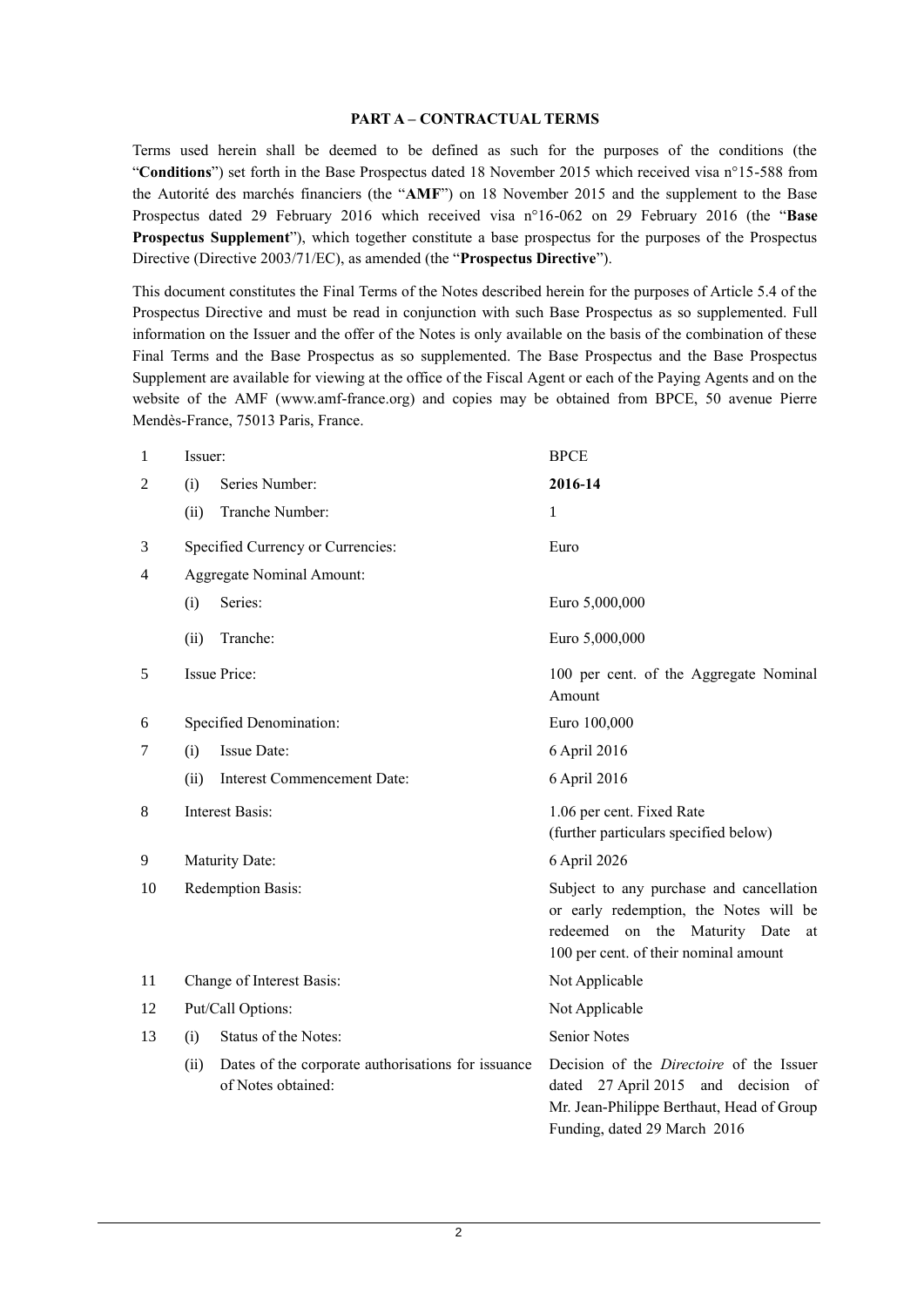# **PROVISIONS RELATING TO INTEREST (IF ANY) PAYABLE**

| 14 | <b>Fixed Rate Note Provisions</b>                                                                                                                                                                | Applicable                                                                           |
|----|--------------------------------------------------------------------------------------------------------------------------------------------------------------------------------------------------|--------------------------------------------------------------------------------------|
|    | Rate of Interest:<br>(i)                                                                                                                                                                         | 1.06 per cent. per annum payable annually<br>in arrear on each Interest Payment Date |
|    | Resettable:<br>(ii)                                                                                                                                                                              | Not Applicable                                                                       |
|    | (iii) Interest Payment Dates:                                                                                                                                                                    | 6 April in each year commencing on<br>6 April 2017                                   |
|    | (iv) Fixed Coupon Amount:                                                                                                                                                                        | Euro 1060 per Note of Euro 100,000<br>Specified Denomination                         |
|    | <b>Broken Amount:</b><br>(v)                                                                                                                                                                     | Not Applicable                                                                       |
|    | (vi) Day Count Fraction:                                                                                                                                                                         | Actual/Actual (ICMA)                                                                 |
|    | (vii) Determination Dates:                                                                                                                                                                       | 6 April in each year                                                                 |
|    | (viii) Payments on Non-Business Days                                                                                                                                                             | As per Conditions                                                                    |
| 15 | Floating Rate Note Provisions                                                                                                                                                                    | Not Applicable                                                                       |
| 16 | Zero Coupon Note Provisions                                                                                                                                                                      | Not Applicable                                                                       |
| 17 | <b>Inflation Linked Interest Note Provisions</b>                                                                                                                                                 | Not Applicable                                                                       |
|    | PROVISIONS RELATING TO REDEMPTION                                                                                                                                                                |                                                                                      |
| 18 | Call Option                                                                                                                                                                                      | Not Applicable                                                                       |
| 19 | Put Option                                                                                                                                                                                       | Not Applicable                                                                       |
| 20 | Final Redemption Amount of each Note                                                                                                                                                             | Euro 100,000 per Note of Euro 100,000<br>Specified Denomination                      |
|    | Inflation Linked Notes - Provisions relating to the<br><b>Final Redemption Amount</b>                                                                                                            | Not Applicable                                                                       |
| 21 | Early Redemption Amount                                                                                                                                                                          |                                                                                      |
|    | Early Redemption Amount(s) of each Note<br>(i)<br>payable on redemption for taxation reasons<br>(Condition $6(h)$ ), for illegality (Condition $6(k)$ ) or<br>on event of default (Condition 9): | Euro 100,000 per Note of Euro 100,000<br>Specified Denomination                      |

- (ii) Redemption for taxation reasons permitted on days others than Interest Payment Dates (Condition 6(h)): Yes
- (iii) Unmatured Coupons to become void upon early redemption (Materialised Bearer Notes only) (Condition 7(f)): Not Applicable

**GENERAL PROVISIONS APPLICABLE TO THE NOTES**

22 Form of Notes: Dematerialised Notes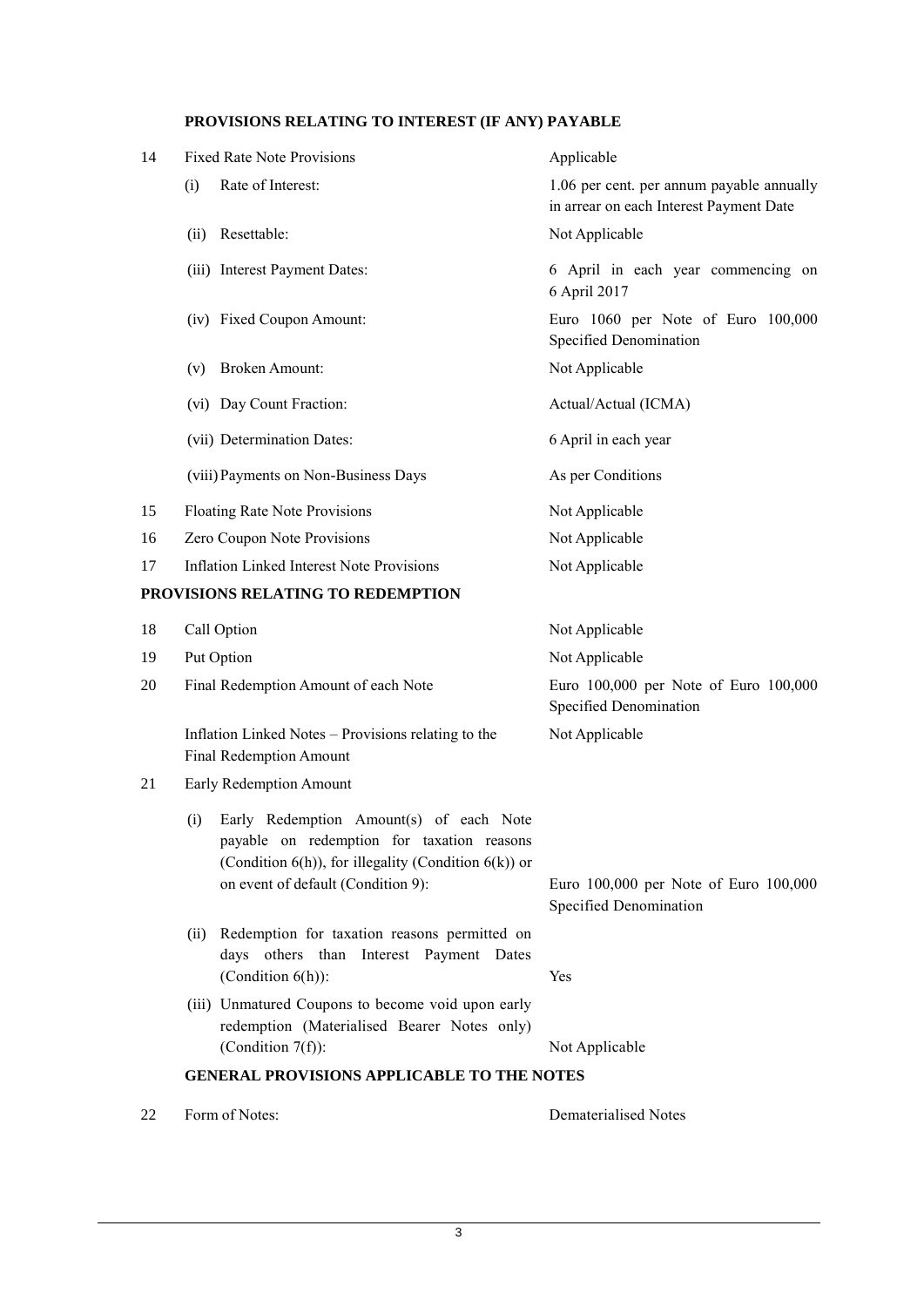|    | Form of Dematerialised Notes:<br>(i)                                                                                    | Bearer form (au porteur)                                                                                                                                                                                                                  |
|----|-------------------------------------------------------------------------------------------------------------------------|-------------------------------------------------------------------------------------------------------------------------------------------------------------------------------------------------------------------------------------------|
|    | (ii)<br>Registration Agent:                                                                                             | Not Applicable                                                                                                                                                                                                                            |
|    | Temporary Global Certificate:<br>(iii)                                                                                  | Not Applicable                                                                                                                                                                                                                            |
|    | Applicable TEFRA exemption:<br>(iv)                                                                                     | Not Applicable                                                                                                                                                                                                                            |
| 23 | Financial Centre(s):                                                                                                    | Not Applicable                                                                                                                                                                                                                            |
| 24 | Talons for future Coupons or Receipts to be attached to<br>Definitive Notes (and dates on which such Talons<br>mature): | Not Applicable                                                                                                                                                                                                                            |
| 25 | Details relating to Instalment Notes: amount of each<br>instalment, date on which each payment is to be made:           | Not Applicable                                                                                                                                                                                                                            |
| 26 | Redenomination provisions:                                                                                              | Not Applicable                                                                                                                                                                                                                            |
| 27 | Purchase in accordance with Articles L.213-1 A and<br>D.213-1 A of the French Code monétaire et financier:              | Applicable                                                                                                                                                                                                                                |
| 28 | Consolidation provisions:                                                                                               | Not Applicable                                                                                                                                                                                                                            |
| 29 | Masse:                                                                                                                  | Contractual Masse shall apply                                                                                                                                                                                                             |
|    |                                                                                                                         | Name and address of the Representative:<br>SELARL MCM Avocat represented by<br>Maître Antoine Lachenaud<br>10, rue de Sèze<br>75009 Paris<br>France                                                                                       |
|    |                                                                                                                         | Name and<br>address of the<br>alternate<br>Representative:<br>Maître Philippe Maisonneuve<br>Avocat<br>10, rue de Sèze<br>75009 Paris<br>France<br>The<br>Representative<br>will<br>receive<br>a<br>remuneration of Euro 2,000 (excluding |

### **RESPONSIBILITY**

The Issuer accepts responsibility for the information contained in these Final Terms.

Signed on behalf of BPCE

Duly represented by: Jean-Philippe Berthaut, Head of Group Funding

VAT) per year.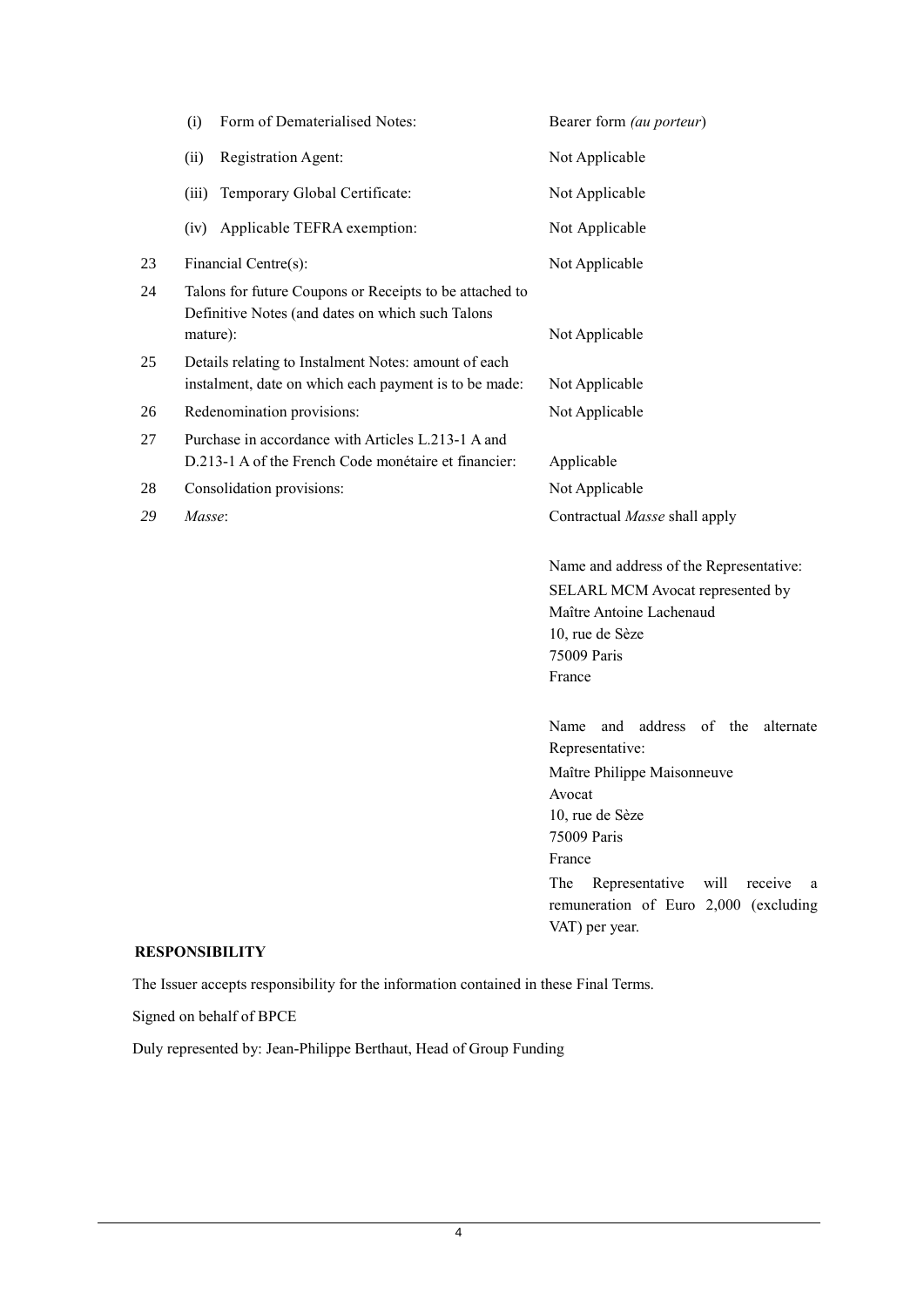# **PART B – OTHER INFORMATION**

# **1 LISTING AND ADMISSION TO TRADING**

| (i) |          |  | Listing and Admission to Application has been made by the Issuer (or on its behalf) for |
|-----|----------|--|-----------------------------------------------------------------------------------------|
|     | trading: |  | the Notes to be listed and admitted to trading on Euronext                              |
|     |          |  | Paris with effect from the Issue Date.                                                  |

(ii) Estimate of total expenses related to admission to trading: Euro 5,350

### **2 RATINGS**

Ratings: Not Applicable

## **3 INTERESTS OF NATURAL AND LEGAL PERSONS INVOLVED IN THE ISSUE**

Save as discussed in "Subscription and Sale", so far as the Issuer is aware, no person involved in the offer of the Notes has an interest material to the offer.

### **4 YIELD**

| Indication of yield: | 1.06 per cent. per annum                                      |
|----------------------|---------------------------------------------------------------|
|                      | The yield is calculated at the Issue Date on the basis of the |
|                      | Issue Price. It is not an indication of future yield.         |

### **5 OPERATIONAL INFORMATION**

| ISIN:                                                                                          | FR0013144086                               |
|------------------------------------------------------------------------------------------------|--------------------------------------------|
| Common Code:                                                                                   | 139042336                                  |
| Depositaries:                                                                                  |                                            |
| (i)<br>Euroclear France to act as<br>Central Depositary:                                       | Yes                                        |
| Common Depositary for<br>(ii)<br>Euroclear and Clearstream<br>Luxembourg:                      | No                                         |
| Any clearing system(s) other than<br>Euroclear and Clearstream,<br>Luxembourg and the relevant |                                            |
| identification number(s):<br>Delivery:                                                         | Not Applicable<br>Delivery against payment |
| Names and addresses of additional<br>Paying Agent(s) (if any):                                 | Not Applicable                             |
|                                                                                                |                                            |

### **6 DISTRIBUTION**